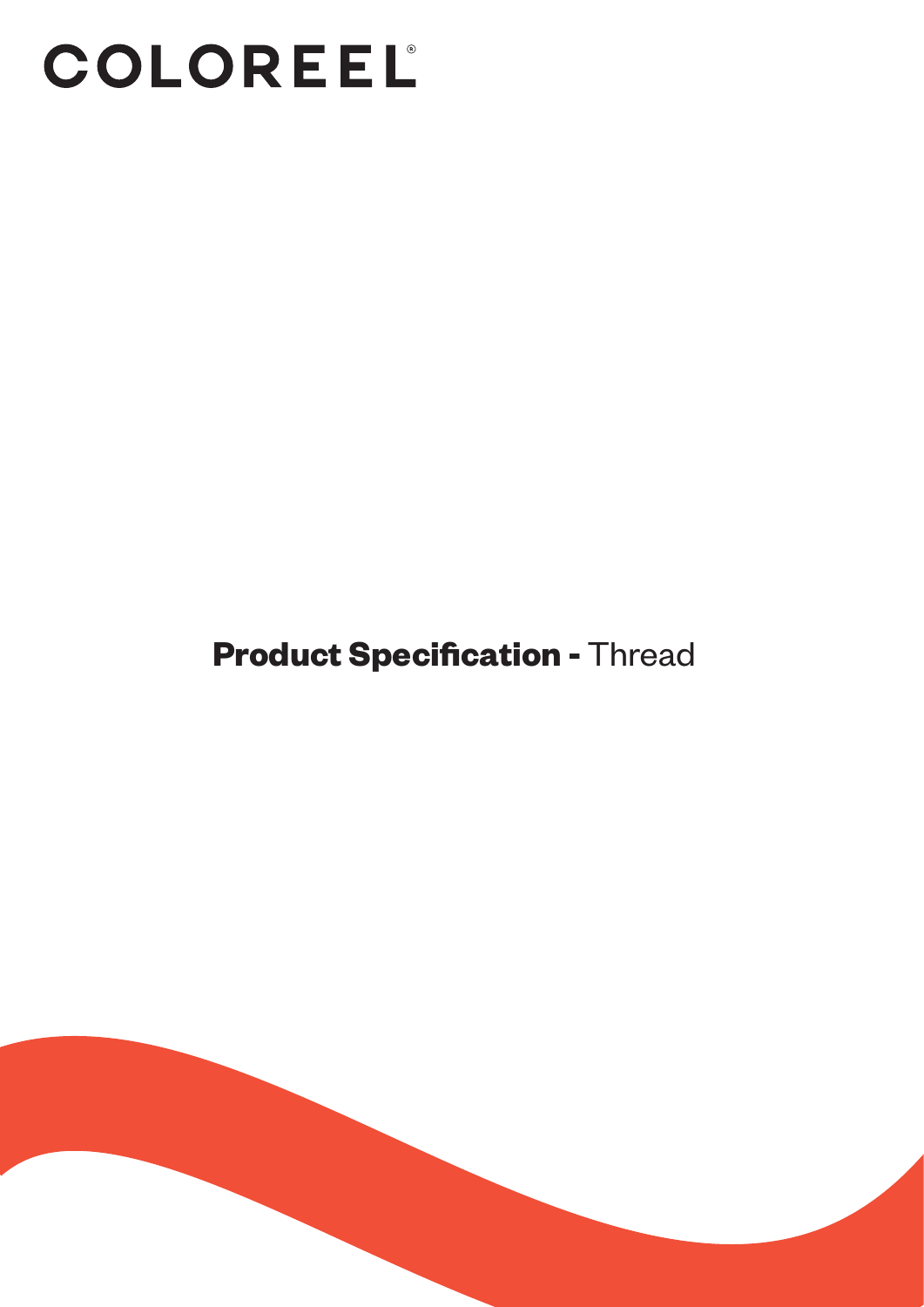## Technical Data Sheet



Coloreel thread Polyester embroidery thread 40 weight

#### Fastness Properties

| ISO 105-C06 (M)    | Domestic/Commercial laundry 60°C    | ≥4 <sup>∗1</sup>     |
|--------------------|-------------------------------------|----------------------|
| ISO 105-C06 (M)    | Domestic/Commercial laundry 95°C    | $\geq 4^{2}$         |
| <b>ISO 105-X12</b> | Rubbing/wet                         | $\geq 4$             |
| <b>ISO 105-X12</b> | Rubbing/dry                         | $\geq 4$             |
| <b>ISO 105-D01</b> | Dry cleaining                       | $\geq 4$             |
| <b>ISO 105-B01</b> | Artificial light, Exposure method 2 | $\geq$ 5 (scale 1-8) |
| <b>ISO 105-N01</b> | <b>Bleaching</b>                    | $\geq 4$             |
| <b>ISO 105-E01</b> | <b>Water Fastness</b>               | $\geq 4$             |
| <b>ISO 105-E01</b> | Perspiration                        | $\geq 4$             |

#### Oeko Tex

| Oeko Tex Standard 100 | Test against harmful substances | Class II |
|-----------------------|---------------------------------|----------|
|-----------------------|---------------------------------|----------|

\*1 Excluding staining on nylon.

\*2 Only applicable for staining on cotton and viscose. Color change of Coloreel thread is ≥4

The above information is based on current averages and should be taken only as indicative of the results obtained when using the Coloreel unit in accordance with the recommended operational procedures and with the usage of Coloreel approved thread and consumables. Some deviations for staining properties may occur for very intense colors. Coloreel accepts no liability for unsuitable or improper use of Coloreel units, thread or consumables.

Product information sheets are updated periodically, please be sure you are referring to the most recent publication. Coloreel accepts no liability for the preciseness and correctness of the information provided. Coloreel supports customers with advice on request. If you have any questions or concerns, please contact us.

Embroideries are made on a wide variety of fabrics. Like traditional embroidery, the coloring may behave differently, depending on the fabric. To ensure high quality results, do embroidery tests on the fabric to be used before you start the production.

### **COLOREEL**